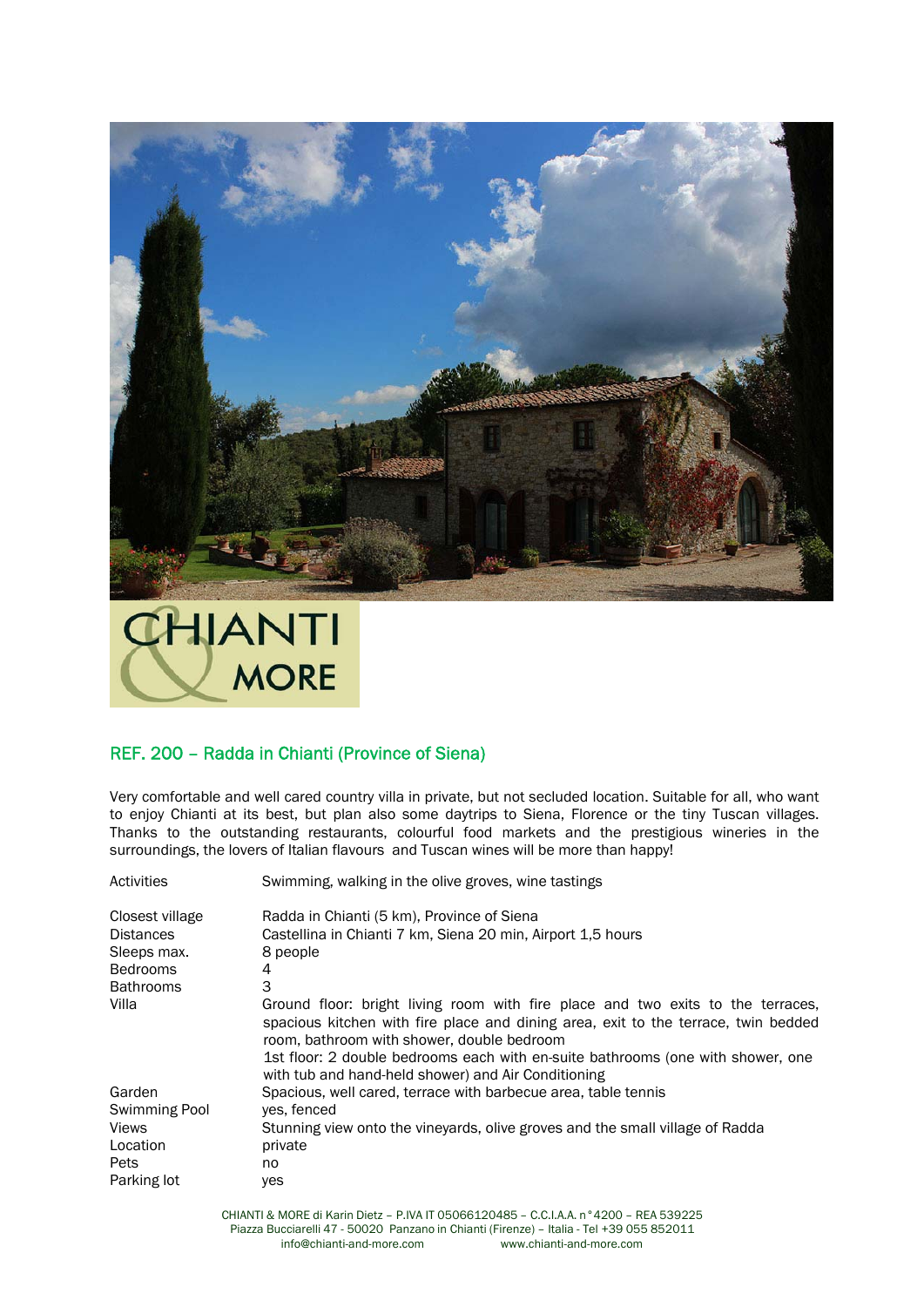| Kitchen equipment            | Oven, big refrigerator, dish washer, wine refrigerator, toaster, coffeemaker, tea<br>kettle, microwave                                                                                                                                                                              |
|------------------------------|-------------------------------------------------------------------------------------------------------------------------------------------------------------------------------------------------------------------------------------------------------------------------------------|
| Washing machine              | Yes, iron and iron board                                                                                                                                                                                                                                                            |
| Telephone                    | Yes                                                                                                                                                                                                                                                                                 |
| Internet                     | Yes -wifi DSL                                                                                                                                                                                                                                                                       |
| TV                           | Yes (satellite)                                                                                                                                                                                                                                                                     |
| CD player                    | Yes                                                                                                                                                                                                                                                                                 |
| Safe                         | Yes                                                                                                                                                                                                                                                                                 |
| Air                          | Yes, in the bedrooms at the first floor                                                                                                                                                                                                                                             |
| Condition                    |                                                                                                                                                                                                                                                                                     |
| Weekly rates                 | High Season                                                                                                                                                                                                                                                                         |
|                              | (3rd July 2021 to 27th August 2021)                                                                                                                                                                                                                                                 |
|                              | Euro 3395.-                                                                                                                                                                                                                                                                         |
|                              | Season                                                                                                                                                                                                                                                                              |
|                              | (22nd May - 2nd July and 28th August to 24th September 2021)<br>Euro 2545.-                                                                                                                                                                                                         |
|                              | Low Season (Rest of the year): Euro 2.205.-                                                                                                                                                                                                                                         |
| Inclusive                    | Electricity, cooking gas, water, use of swimming pool, final cleaning                                                                                                                                                                                                               |
| Exclusive<br>and             |                                                                                                                                                                                                                                                                                     |
| the<br>payable<br>on<br>spot | Heating consumption metered by day, telephone, additional cleaning service Euro<br>15.- / hour, fire wood Euro 20.- for 100 kg, tourist tax Euro 1,50/ person over 14<br>years / max 7 nights, fire wood, each pool towel Euro 4.-, consumption of electricity<br>for Air Condition |
| Breakage deposit<br>& More   | Euro 500 .-<br>Dinners and additional cleaning service upon request, fans in all bedrooms                                                                                                                                                                                           |